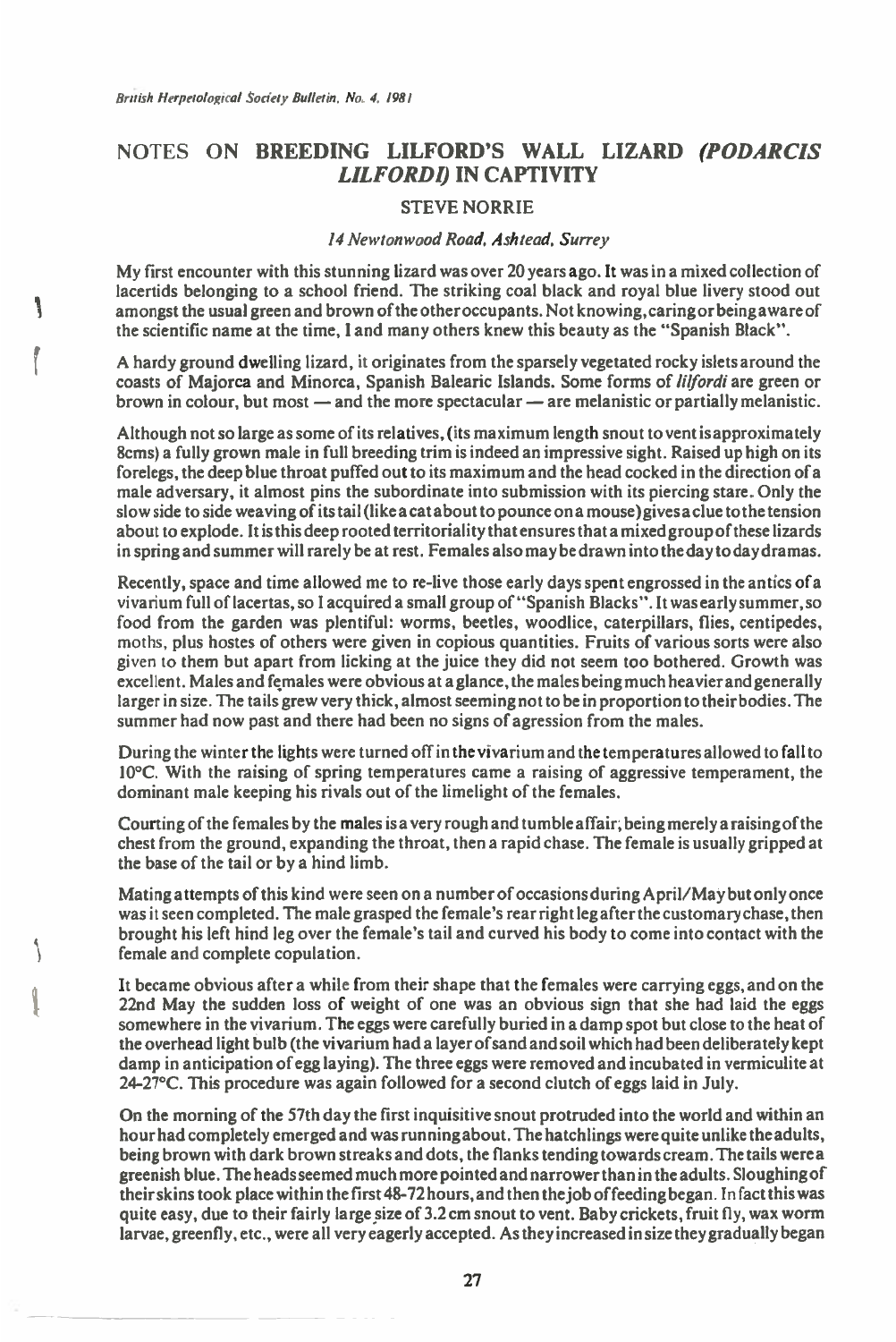

**Plate 1. Adult** *female* **Podarcis lilfordi** 



**Plate 2. Three Podarcis lilfordi of different** ages. 6 weeks old, 12 weeks old and adult male.